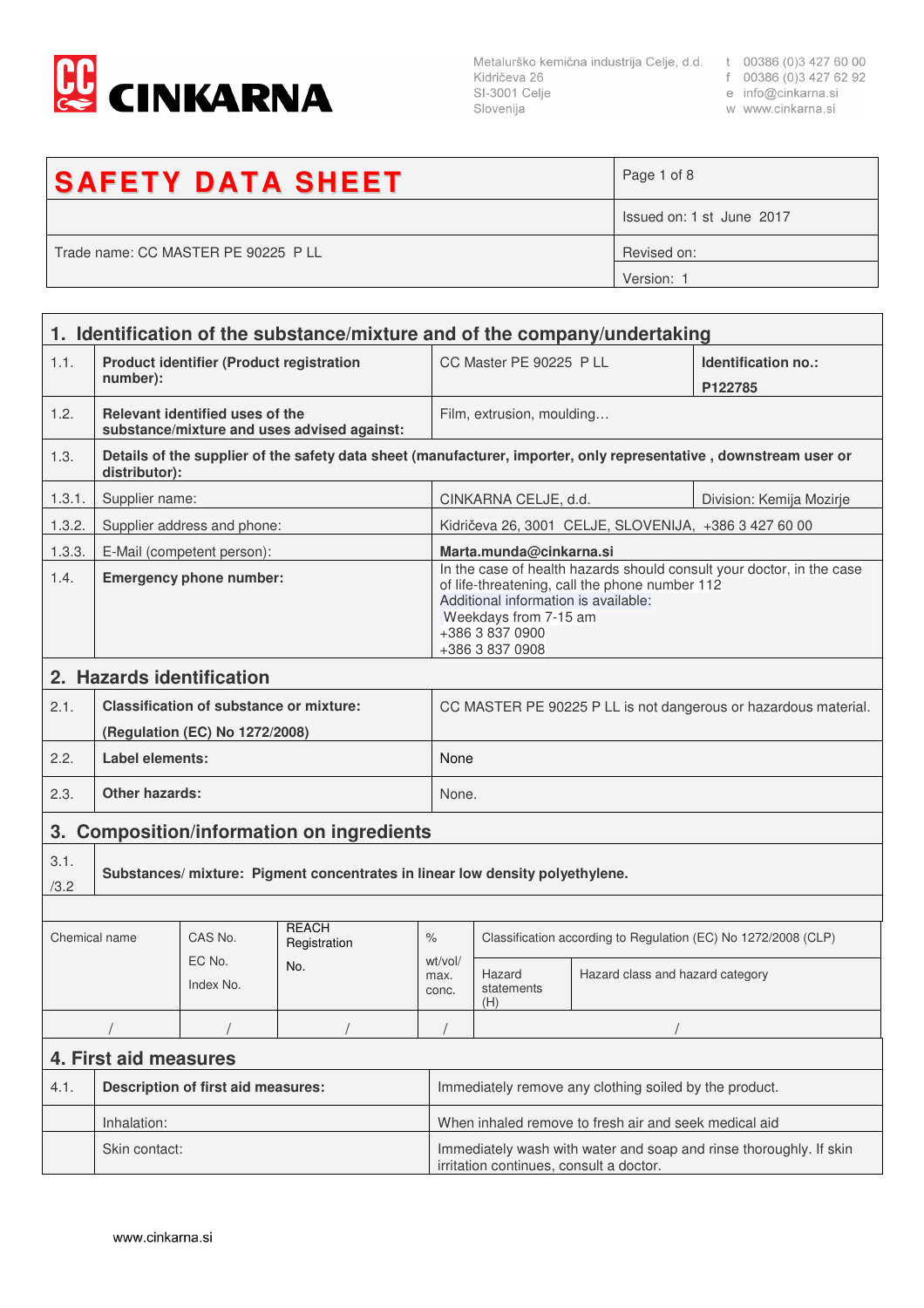Cinkarna Celje, SAFETY DATA SHEET **Page 2 of 8** Trade name: CC Master PE 90225 P LL

|        | Eyes/mycosis contact:                                                                          | Rinse eyes under running water for several minutes. Keep the eyes<br>opened. If symptoms persist, seek medical advice.                                                                        |
|--------|------------------------------------------------------------------------------------------------|-----------------------------------------------------------------------------------------------------------------------------------------------------------------------------------------------|
|        | Ingestion:                                                                                     | Rinse out the mouth and then drink plenty of water. If symptoms<br>persist, call for medical advice.                                                                                          |
| 4.2    | Most important symptoms and effects, acute<br>and delayed:                                     | Not known.                                                                                                                                                                                    |
| 4.3.   | Indication of any immediate medical attention<br>and special treatment needed:                 | Toasted part of body cooling with cold water.                                                                                                                                                 |
|        | 5. Firefighting measures                                                                       |                                                                                                                                                                                               |
| 5.1.   | <b>Extinguishing media</b>                                                                     |                                                                                                                                                                                               |
|        | Appropriate media:                                                                             | $CO2$ , foam, water.                                                                                                                                                                          |
|        | Inappropriate media:                                                                           | Strong water jet                                                                                                                                                                              |
| 5.2.   | Specific hazards arising from the substance or<br>mixture:                                     | In case of fires, hazardous combustion gas is formed: CO and CO <sub>2</sub>                                                                                                                  |
| 5.3.   | <b>Advice for firefighters:</b>                                                                | Wear self-contained respiratory protective device. Wear fully                                                                                                                                 |
|        |                                                                                                | protective clothing.                                                                                                                                                                          |
|        | 6. Accidental release measures                                                                 |                                                                                                                                                                                               |
| 6.1.   | Personal precautions protective equipment and<br>emergency procedures                          | Usual precautions when handling the material.                                                                                                                                                 |
| 6.1.1. | For non-emergency persons:                                                                     | Prevent the transfer of material into surface water drainage system<br>and underground.                                                                                                       |
| 6.1.2. | For emergency responders:                                                                      | No requirements.                                                                                                                                                                              |
| 6.2.   | <b>Environmental precautions:</b>                                                              | Prevent the transfer of material into sewers and watercourses.                                                                                                                                |
| 6.3.   | Methods and material for containment and<br>cleaning:                                          |                                                                                                                                                                                               |
| 6.3.1. | Appropriate spillage retaining techniques (fencing,<br>covering drains, retaining procedures): | Collect spilled material in an appropriated container for disposal.<br>Deposit it based on regulation.                                                                                        |
| 6.3.2. | Appropriate cleaning procedures                                                                |                                                                                                                                                                                               |
|        | Neutralization techniques                                                                      | Not known.                                                                                                                                                                                    |
|        | Decontamination techniques                                                                     | Not known.                                                                                                                                                                                    |
|        | Absorbent materials                                                                            | Not known.                                                                                                                                                                                    |
|        | Cleaning techniques                                                                            | Use appropriate tools to put the spilled solid in an appropriate disposal<br>or recovery container. Reuse or recycle where possible.                                                          |
|        | Sucking techniques                                                                             | Central vacuuming.                                                                                                                                                                            |
|        | Required equipment for retaining /cleaning                                                     | Soil, sand, shovel.                                                                                                                                                                           |
| 6.3.3. | Inappropriate cleaning or retaining techniques                                                 | Do not rinse with water.                                                                                                                                                                      |
| 6.4.   | <b>Reference to other sections:</b>                                                            | For further disposal measures see chapter 13.                                                                                                                                                 |
|        | 7. Handling and storage                                                                        |                                                                                                                                                                                               |
| 7.1.   | <b>Precautions for safe handling</b>                                                           |                                                                                                                                                                                               |
| 7.1.1. | Recommendations shall be specified to:                                                         |                                                                                                                                                                                               |
|        | Safe handing of substance or mixture:                                                          | Handle in contained and properly designed equipment system. Use<br>with adequate ventilation. Avoid ingestion and inhalation. Keep away<br>from uncontrolled heat and incompatible materials. |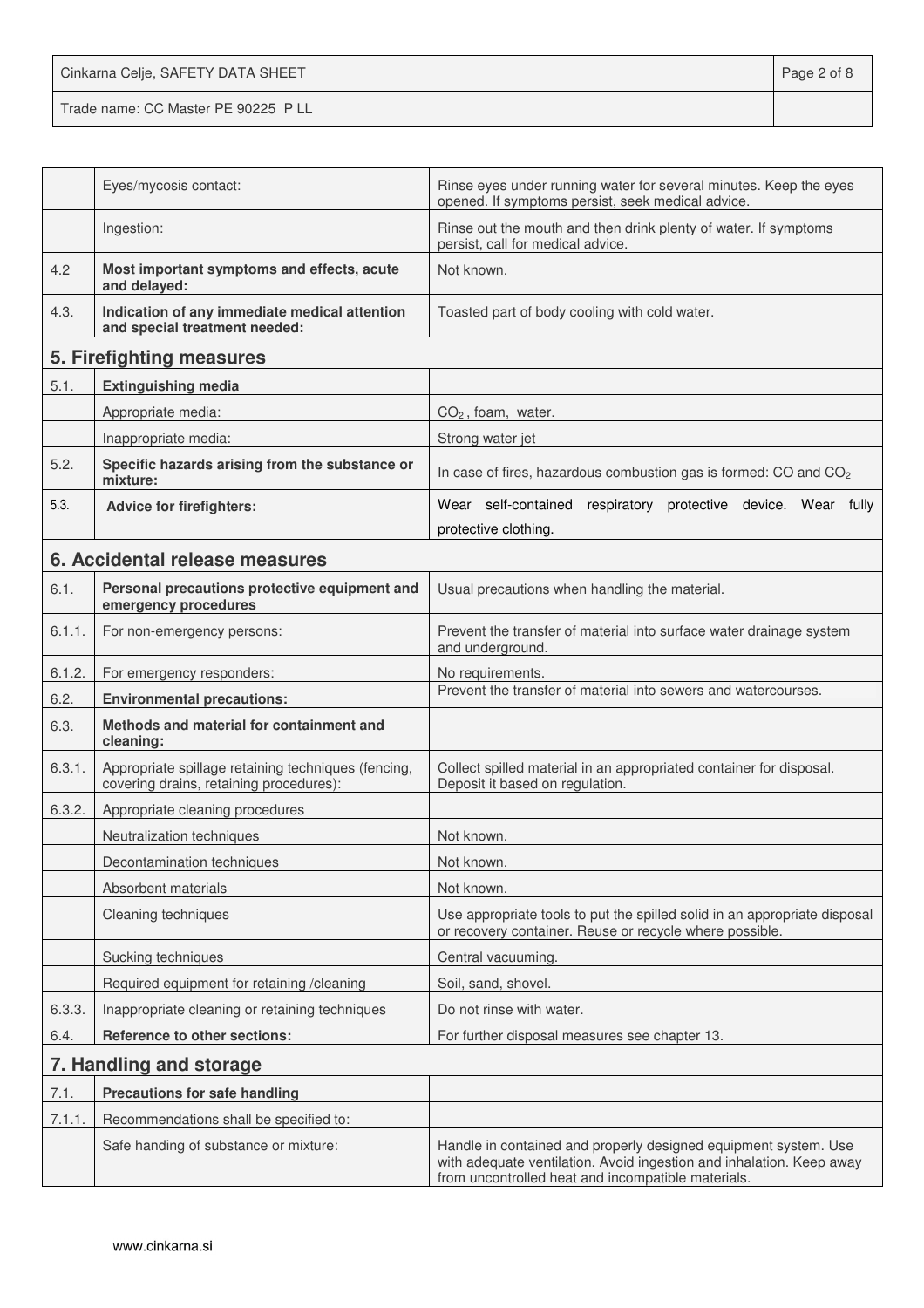| Cinkarna Celje, SAFETY DATA SHEET   | Page 3 of 8 |
|-------------------------------------|-------------|
| Trade name: CC Master PE 90225 P LL |             |

|        | Prevent handling of incompatible substances or<br>mixtures:                                                         | Lay attention to the warnings on the label.                                                                                                                                                      |
|--------|---------------------------------------------------------------------------------------------------------------------|--------------------------------------------------------------------------------------------------------------------------------------------------------------------------------------------------|
|        | Reduce the release of the substance or mixture to<br>the environment:                                               | Packaging should be tightly closed and upright to prevent leakage.                                                                                                                               |
| 7.1.2. | General working hygiene (prohibited eating,<br>drinking and smoking within working area; washing<br>hands $\dots$ ) | Immediately remove any clothing soiled by the product. Avoid contact<br>with skin and eyes. During processing and handling of the product,<br>don't eat and drink. Avoid inhalation of dust.     |
| 7.2.   | Conditions for safe storage, including any<br>incompatibilities                                                     |                                                                                                                                                                                                  |
|        | Management of risk associated with:                                                                                 | Ground all material handling and transfer equipment to dissipate built-<br>up of static electricity.                                                                                             |
|        | - explosive atmospheres:                                                                                            | Every effort should be made to prevent the accumulation of powders<br>or fine dusts around material handling systems. ŽAccumulated<br>powders or fine dusts may form explosive air-dust mixture. |
|        | - corrosive substances:                                                                                             | Keep away from food, drink and the strong oxidizers.                                                                                                                                             |
|        | - incompatible substances or mixtures:                                                                              | The premises must be adequately ventilated.                                                                                                                                                      |
|        | - evaporation substances:                                                                                           | Keep from sources of ignition, heat and open flame.                                                                                                                                              |
|        | - potential ignition sources:                                                                                       | Precautions against electrostatic electricity, the use of grounded<br>equipment.                                                                                                                 |
|        | How to control the effects of                                                                                       |                                                                                                                                                                                                  |
|        | - weather conditions:                                                                                               | Store in a dry place.                                                                                                                                                                            |
|        | - ambient pressure:                                                                                                 | There are no requirements.                                                                                                                                                                       |
|        | - temperature:                                                                                                      | Do not store above 25 °C.                                                                                                                                                                        |
|        | - sunlight:                                                                                                         | Keep away from heat and direct sunlight.                                                                                                                                                         |
|        | - humidity:                                                                                                         | Store the product in dry and cold place. Keep away from heat, direct<br>sunlight and moisture. Keep in well-closed packaging.                                                                    |
|        | - vibrations:                                                                                                       | There are no requirements.                                                                                                                                                                       |
|        | Securing integrity of substance or mixture by use<br>of:                                                            |                                                                                                                                                                                                  |
|        | - stabilisers:                                                                                                      | There are no requirements.                                                                                                                                                                       |
|        | - antioxidants:                                                                                                     | There are no requirements.                                                                                                                                                                       |
|        | Other advice including:                                                                                             |                                                                                                                                                                                                  |
|        | - ventilation requirements;                                                                                         | Facilities must be adequately ventilated.                                                                                                                                                        |
|        | - specific designs for storage rooms or vessels<br>(including retention walls and ventilation):                     | No special measures required.                                                                                                                                                                    |
|        | - quantity limitations regarding storage conditions:                                                                | No special measures required.                                                                                                                                                                    |
|        | - packaging compatibility:                                                                                          | No special measures required.                                                                                                                                                                    |
| 7.3.   | Specific end use(s):                                                                                                | Colouring of polyethylene products.                                                                                                                                                              |
|        | 8. Exposure control/ personal protection                                                                            |                                                                                                                                                                                                  |
| 8.1.   | <b>Control parameters</b>                                                                                           |                                                                                                                                                                                                  |
| 8.1.1. | Limit values (MV):                                                                                                  |                                                                                                                                                                                                  |
|        | <b>DNEL</b>                                                                                                         | Titanium dioxide: 10 mg/m <sup>3</sup>                                                                                                                                                           |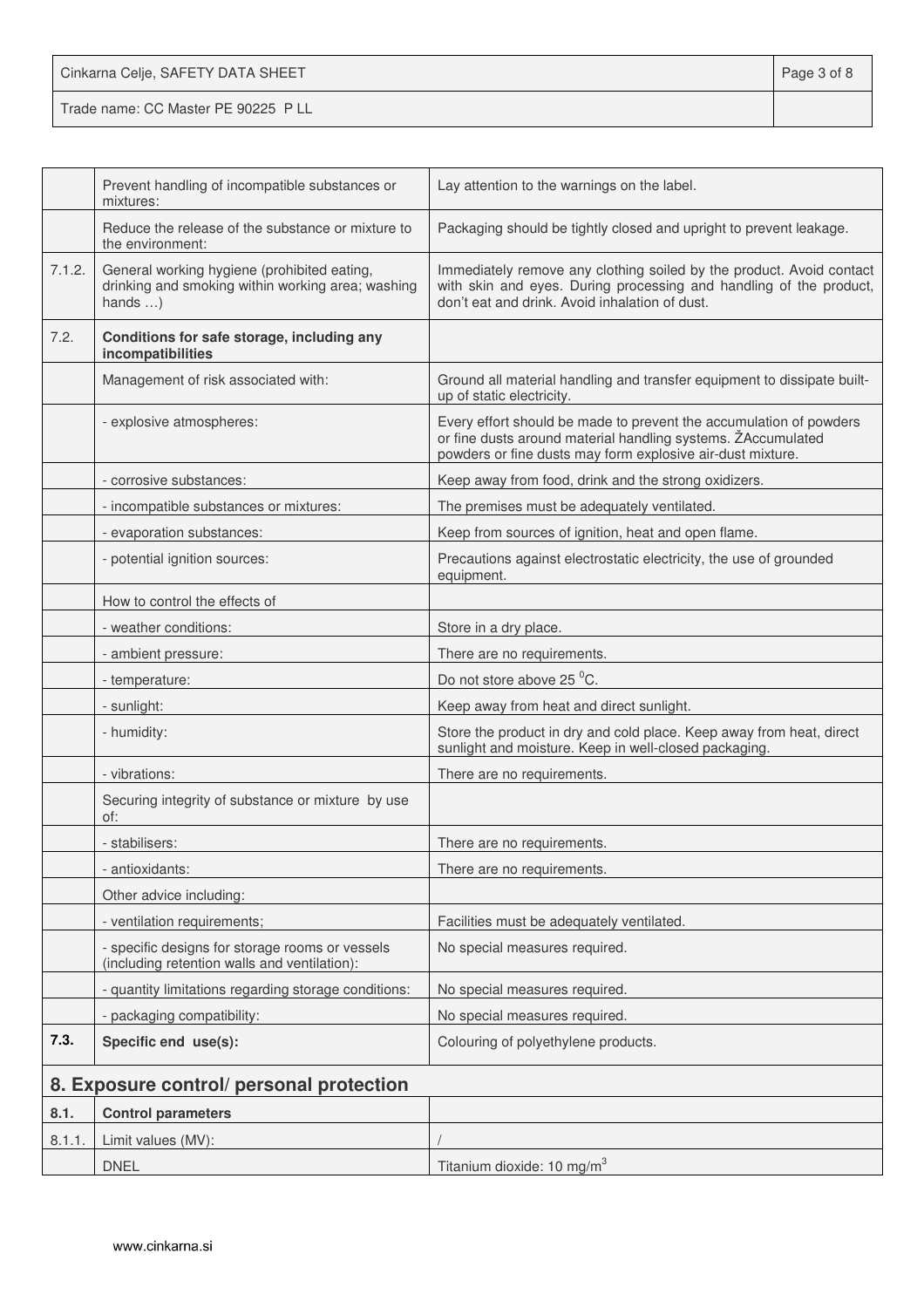Cinkarna Celje, SAFETY DATA SHEET **Page 4 of 8** 

Trade name: CC Master PE 90225 P LL

|        | <b>PNEC</b>                                               | Titanium dioxide:                                                                                                                                                                                                                                                                                                                                                                                                                                                                   |
|--------|-----------------------------------------------------------|-------------------------------------------------------------------------------------------------------------------------------------------------------------------------------------------------------------------------------------------------------------------------------------------------------------------------------------------------------------------------------------------------------------------------------------------------------------------------------------|
|        |                                                           | Freshwater: $> 0,127$ mg/l                                                                                                                                                                                                                                                                                                                                                                                                                                                          |
|        |                                                           | Freshwater deposits: > 1000 mg/kg                                                                                                                                                                                                                                                                                                                                                                                                                                                   |
|        |                                                           | Sea water: $> 0.62$ mg/l                                                                                                                                                                                                                                                                                                                                                                                                                                                            |
|        |                                                           | Sea water deposits: > 100 mg/kg                                                                                                                                                                                                                                                                                                                                                                                                                                                     |
|        |                                                           | Soil: > 100 mg/kg                                                                                                                                                                                                                                                                                                                                                                                                                                                                   |
|        |                                                           | Wastewater treatment plant: > 100 mg/kg                                                                                                                                                                                                                                                                                                                                                                                                                                             |
| 8.2.   | <b>Exposure control</b>                                   |                                                                                                                                                                                                                                                                                                                                                                                                                                                                                     |
| 8.2.1. | Appropriate engineering controls:                         | Ventilation on the work place.                                                                                                                                                                                                                                                                                                                                                                                                                                                      |
| 8.2.2. | Personal protective equipment:                            |                                                                                                                                                                                                                                                                                                                                                                                                                                                                                     |
|        | - respiratory protection:                                 | If engineering controls and ventilation are not sufficient to prevent<br>built-up of aerosols, vapours or dusts, appropriate NIOSH approved<br>air-purifying respirators or self-contained breathing apparatus<br>appropriate for exposure potential should be used. Air-supplied<br>breathing apparatus must be used when oxygen concentrations are<br>low or if airborne concentrations exceed the limits of the air-purifyng<br>respirators. Dust musk, SIST EN 143:2001/AC:2005 |
|        | - skin protection:                                        | Protective clothing, SIST EN ISO 13688:2013                                                                                                                                                                                                                                                                                                                                                                                                                                         |
|        | - hand protection:                                        | Wear thermal insulating gloves whenever molten material is present.<br>SIST EN 374-3:2003/AC:2006.                                                                                                                                                                                                                                                                                                                                                                                  |
|        | - eye/face protection:                                    | Safety goggles, SIST EN 166:2002                                                                                                                                                                                                                                                                                                                                                                                                                                                    |
|        | - heat radiation protection:                              | Gloves, SIST EN 407:2004                                                                                                                                                                                                                                                                                                                                                                                                                                                            |
|        | Other:                                                    | Before eating, drinking, or smoking, wash face and hands thoroughly<br>with soap and water.                                                                                                                                                                                                                                                                                                                                                                                         |
| 8.2.3. | Environment exposure control:                             | Do not allow product to reach ground water, water bodies or sewage<br>system.                                                                                                                                                                                                                                                                                                                                                                                                       |
|        | 9. Physical and chemical properties                       |                                                                                                                                                                                                                                                                                                                                                                                                                                                                                     |
| 9.1.   | Information on basic physical and chemical<br>properties: |                                                                                                                                                                                                                                                                                                                                                                                                                                                                                     |
|        | - appearance                                              | Solid, pellets                                                                                                                                                                                                                                                                                                                                                                                                                                                                      |
|        | - color                                                   | White                                                                                                                                                                                                                                                                                                                                                                                                                                                                               |
|        | - odor:                                                   | Odorles                                                                                                                                                                                                                                                                                                                                                                                                                                                                             |
|        | Upper/lower flammability or explosive limit:              | N.a.                                                                                                                                                                                                                                                                                                                                                                                                                                                                                |
|        | Relative density:                                         | 1,80 – 1,90 g/m <sup>3</sup> at 20 <sup>o</sup> C                                                                                                                                                                                                                                                                                                                                                                                                                                   |
|        | Solubility:                                               | Insoluble in water                                                                                                                                                                                                                                                                                                                                                                                                                                                                  |
| 9.2.   | Other information:                                        | N.a.                                                                                                                                                                                                                                                                                                                                                                                                                                                                                |
|        | 10. Stability and reactivity                              |                                                                                                                                                                                                                                                                                                                                                                                                                                                                                     |
| 10.1.  | <b>Reactivity:</b>                                        | Stable and not reactive.                                                                                                                                                                                                                                                                                                                                                                                                                                                            |
| 10.2.  | <b>Chemical stability:</b>                                | Under normal conditions the products is stable.                                                                                                                                                                                                                                                                                                                                                                                                                                     |
| 10.3.  | <b>Possible hazardous reactions:</b>                      | This product is stable under normal use conditions for shock,                                                                                                                                                                                                                                                                                                                                                                                                                       |
|        |                                                           | vibration, pressure or temperature.                                                                                                                                                                                                                                                                                                                                                                                                                                                 |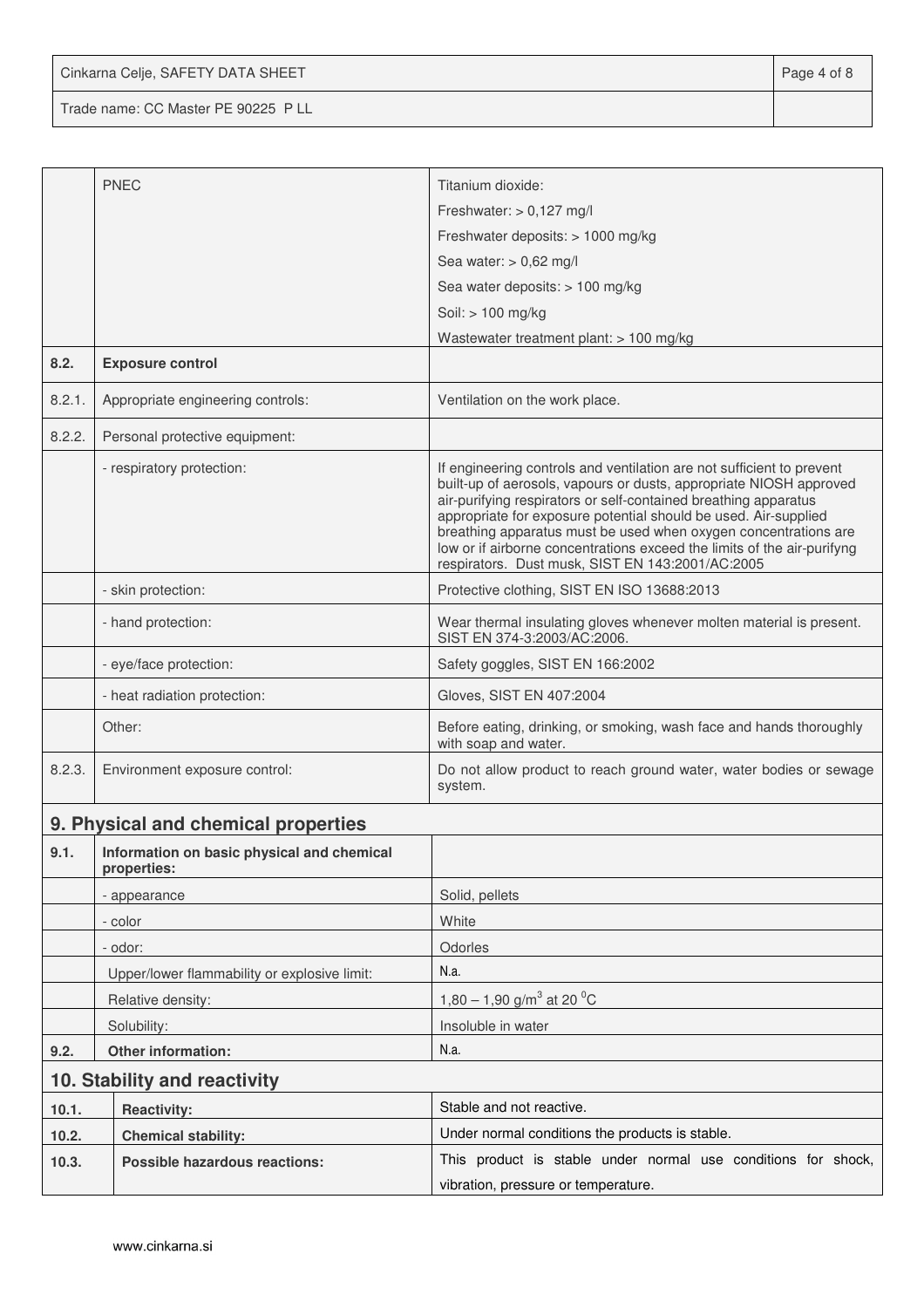Cinkarna Celje, SAFETY DATA SHEET **Page 5 of 8** Trade name: CC Master PE 90225 P LL

| 10.4. | <b>Conditions to avoid:</b>              | Avoid contact with flames or sparks. Do not heat temperatures<br>exceeding 350 °C.                                                                                                                                                                                                                                                                                                                                                                                                                                                                                                                                                                                                                                                                    |
|-------|------------------------------------------|-------------------------------------------------------------------------------------------------------------------------------------------------------------------------------------------------------------------------------------------------------------------------------------------------------------------------------------------------------------------------------------------------------------------------------------------------------------------------------------------------------------------------------------------------------------------------------------------------------------------------------------------------------------------------------------------------------------------------------------------------------|
| 10.5. | Incompatible materials:                  | Acid, alkali and oxidants.                                                                                                                                                                                                                                                                                                                                                                                                                                                                                                                                                                                                                                                                                                                            |
| 10.6. | <b>Hazardous decomposition products:</b> | Dust may from an explosive mixture with air, ignited by sparks<br>or source of ignition.                                                                                                                                                                                                                                                                                                                                                                                                                                                                                                                                                                                                                                                              |
|       | 11. Toxicological data                   |                                                                                                                                                                                                                                                                                                                                                                                                                                                                                                                                                                                                                                                                                                                                                       |
| 11.1. | Information on toxicological effects     |                                                                                                                                                                                                                                                                                                                                                                                                                                                                                                                                                                                                                                                                                                                                                       |
|       | - Acute toxicity:                        | Titanium dioxide:<br>Acute oral toxicity: LD 50/rat > 5000 mg/kg<br>Acute oral toxicity by inhalation: LD 50/4h rat > 6,82 mg/l<br>Polyethylene wax:<br>Acute oral toxicity: LD 50/rat > 2000 mg/kg<br>Calcium salt, octadecanoic acid:<br>LD50 oral/rat>10 g/kg                                                                                                                                                                                                                                                                                                                                                                                                                                                                                      |
|       | - skin corrosion/irritation:             | N.a.                                                                                                                                                                                                                                                                                                                                                                                                                                                                                                                                                                                                                                                                                                                                                  |
|       | - Serious eye damage/irritation:         | N.a.                                                                                                                                                                                                                                                                                                                                                                                                                                                                                                                                                                                                                                                                                                                                                  |
|       | - respiratory or skin sensitisation:     | May cause allergic reaction                                                                                                                                                                                                                                                                                                                                                                                                                                                                                                                                                                                                                                                                                                                           |
|       | - germ cell mutagenicity:                | N.a.                                                                                                                                                                                                                                                                                                                                                                                                                                                                                                                                                                                                                                                                                                                                                  |
|       | - Carcinogenicity:                       | In February 2006 the IARC came to the conclusion that there are not<br>enough evidence that titanium dioxide has carcinogenic effects in<br>humans. However, based on experiments in rats (inhalation), the IARC<br>notes that there is enough proof for carcinogenicity in the studied<br>animals (rats). General conclusion of the IARC is that Titanium<br>dioxide is "possibly carcinogen" to humans (class 2B).<br>This conclusion is based on the IARC rules that require the<br>identification of carcinogenicity be made by confirming the results<br>regarding the formation of tumours and performing two or more<br>independent researches in one living species in different laboratories<br>or on separate occasions by various methods. |
|       | - Toxicity for reproduction:             | It is not toxic for reproduction.                                                                                                                                                                                                                                                                                                                                                                                                                                                                                                                                                                                                                                                                                                                     |
|       | - STOT - single exposure:                | N.a.                                                                                                                                                                                                                                                                                                                                                                                                                                                                                                                                                                                                                                                                                                                                                  |
|       | - STOT - repeated exposure:              | N.a.                                                                                                                                                                                                                                                                                                                                                                                                                                                                                                                                                                                                                                                                                                                                                  |
|       | - Inhalation hazards:                    | N.a.                                                                                                                                                                                                                                                                                                                                                                                                                                                                                                                                                                                                                                                                                                                                                  |
|       | 12. Ecological information               |                                                                                                                                                                                                                                                                                                                                                                                                                                                                                                                                                                                                                                                                                                                                                       |
| 12.1. | <b>Toxicity:</b>                         | Titanium dioxide:                                                                                                                                                                                                                                                                                                                                                                                                                                                                                                                                                                                                                                                                                                                                     |
|       |                                          | Toxicity for fish:<br>LC <sub>50</sub> / 96 h / Pimephales promelas (fathead minnow): > 1000 mg/l<br>Toxicity for aquatic organisms:<br>EC <sub>50</sub> / 72 h / Pseudokirchneriella subcapitata (green algae): 61 mg/l<br>Toxicity for aquatic invertebrates:<br>EC <sub>50</sub> / 48 h / Daphnia magna (water flea): > 1000 mg/l                                                                                                                                                                                                                                                                                                                                                                                                                  |
| 12.2. | Persistence and degradability:           | The product is bio non-degradable and insoluble in water.                                                                                                                                                                                                                                                                                                                                                                                                                                                                                                                                                                                                                                                                                             |
| 12.3. | <b>Accumulation in organisms:</b>        | The product does not accumulate in organisms.                                                                                                                                                                                                                                                                                                                                                                                                                                                                                                                                                                                                                                                                                                         |
| 12.4. | <b>Mobility in soil:</b>                 | N.a.                                                                                                                                                                                                                                                                                                                                                                                                                                                                                                                                                                                                                                                                                                                                                  |
| 12.5. | <b>PBT and vPvB assessment results:</b>  | Unclassified substance PBT/ Unclassified substance vPvB.                                                                                                                                                                                                                                                                                                                                                                                                                                                                                                                                                                                                                                                                                              |
| 12.6. | <b>Other adversative effects:</b>        | Do not allow product to reach ground water, water bodies or sewage<br>system.                                                                                                                                                                                                                                                                                                                                                                                                                                                                                                                                                                                                                                                                         |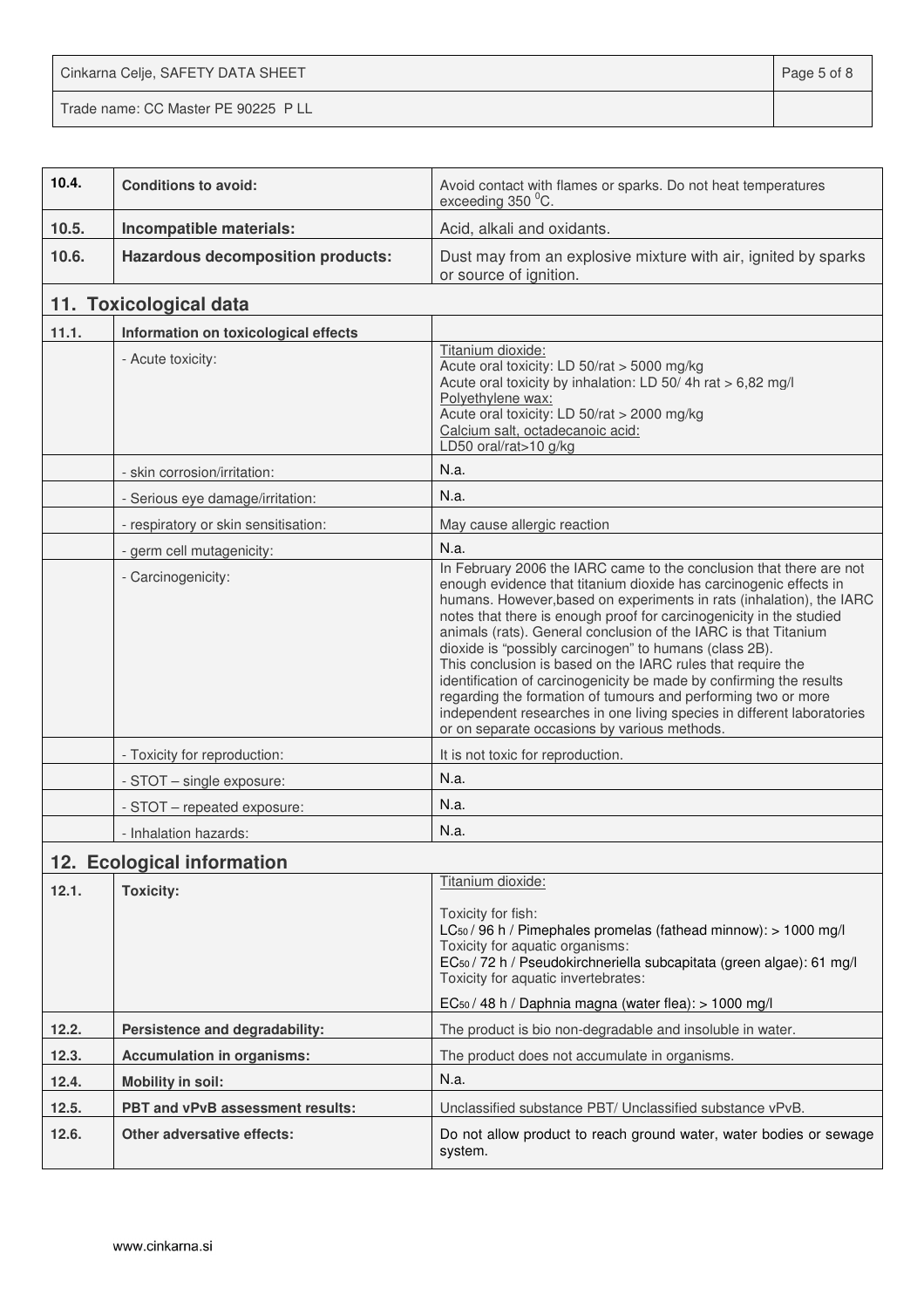Cinkarna Celje, SAFETY DATA SHEET **Page 6 of 8** and 2011 12 and 2012 12 and 2012 12 and 2012 12 and 2012 12 and 201

Trade name: CC Master PE 90225 P LL

|        | 13. Disposal considerations                                                                                                                                                                                |                                                                                                                                                                                                                                                                         |
|--------|------------------------------------------------------------------------------------------------------------------------------------------------------------------------------------------------------------|-------------------------------------------------------------------------------------------------------------------------------------------------------------------------------------------------------------------------------------------------------------------------|
| 13.1.  | <b>Waste treatment methods:</b>                                                                                                                                                                            | Remove in accordance with local regulations                                                                                                                                                                                                                             |
|        |                                                                                                                                                                                                            | Classification No. 07 02 13waste plastic                                                                                                                                                                                                                                |
|        | 14. Transport information                                                                                                                                                                                  |                                                                                                                                                                                                                                                                         |
|        | ADR, RID, AND, IMDG, ICAO-TI/IATA-DGR                                                                                                                                                                      |                                                                                                                                                                                                                                                                         |
| 14.1.  | <b>UN</b> number:                                                                                                                                                                                          |                                                                                                                                                                                                                                                                         |
| 14.2.  | UN proper shipping (technical name if<br>required):                                                                                                                                                        |                                                                                                                                                                                                                                                                         |
| 14.3   | <b>Transport hazard class:</b>                                                                                                                                                                             |                                                                                                                                                                                                                                                                         |
| 14.4.  | Packaging group:                                                                                                                                                                                           |                                                                                                                                                                                                                                                                         |
| 14.5.  | <b>Hazard to environment:</b>                                                                                                                                                                              |                                                                                                                                                                                                                                                                         |
| 14.6.  | <b>Special precautions for user:</b>                                                                                                                                                                       |                                                                                                                                                                                                                                                                         |
| 14.7.  | Bulk transport by MARPOL 73/78 Annex II<br>and IBC Code:                                                                                                                                                   |                                                                                                                                                                                                                                                                         |
| 14.8.  | <b>Tunnel code:</b>                                                                                                                                                                                        |                                                                                                                                                                                                                                                                         |
| 14.9.  | <b>Classification code:</b>                                                                                                                                                                                |                                                                                                                                                                                                                                                                         |
| 14.10. | <b>Hazard label:</b>                                                                                                                                                                                       |                                                                                                                                                                                                                                                                         |
|        | 15. Regulatory information                                                                                                                                                                                 |                                                                                                                                                                                                                                                                         |
| 15.1.  | Rules and regulations regarding health,<br>safety, and environmental hazard specific to<br>the substance or mixture:                                                                                       | Law of chemicals and regulation of classification, packaging and<br>labelling of hazard material and preparation.                                                                                                                                                       |
| 15.2.  | <b>Chemical safety assessment:</b>                                                                                                                                                                         | Chemical safety assessment was not made.                                                                                                                                                                                                                                |
|        | 16. Other information                                                                                                                                                                                      |                                                                                                                                                                                                                                                                         |
|        | Amendments made in the revised edition:                                                                                                                                                                    |                                                                                                                                                                                                                                                                         |
|        | List of relevant R phrases, hazard statements,<br>safety phrases and/or precautionary statements.<br>Write out the full text of any statement which are<br>not written out in full under Sections 2 to 15: |                                                                                                                                                                                                                                                                         |
|        | Training of personnel:                                                                                                                                                                                     | In accordance with technical instruction.                                                                                                                                                                                                                               |
|        | Sources:                                                                                                                                                                                                   | The data given here are based on current knowledge and experience.<br>The purpose of this Material Safety Data Sheet is to describe the<br>product in terms of its safety requirements. The data do not signify<br>any warranty with regard to the products properties. |
|        |                                                                                                                                                                                                            | Chemicals Act (Zkem-UPB1) Official Gazette of RS No.<br>$\bullet$<br>110/2003, as amended (Official Gazette of RS, No. 16/2008 9/<br>$2011$ ).                                                                                                                          |
|        |                                                                                                                                                                                                            | Act on occupational safety and health (ZVZD-1) Official Gazette<br>$\bullet$<br>of RS, No. 43/2011.                                                                                                                                                                     |
|        |                                                                                                                                                                                                            | Rules on the protection of workers from risks related to chemical<br>$\bullet$<br>agents at work (Official Gazette of RS, No. 100/2001, as<br>amended (Official Gazette of RS, No. 39/2005, 53/2007,<br>102/2010).                                                      |
|        |                                                                                                                                                                                                            | Regulation on the classification, packaging and labeling of                                                                                                                                                                                                             |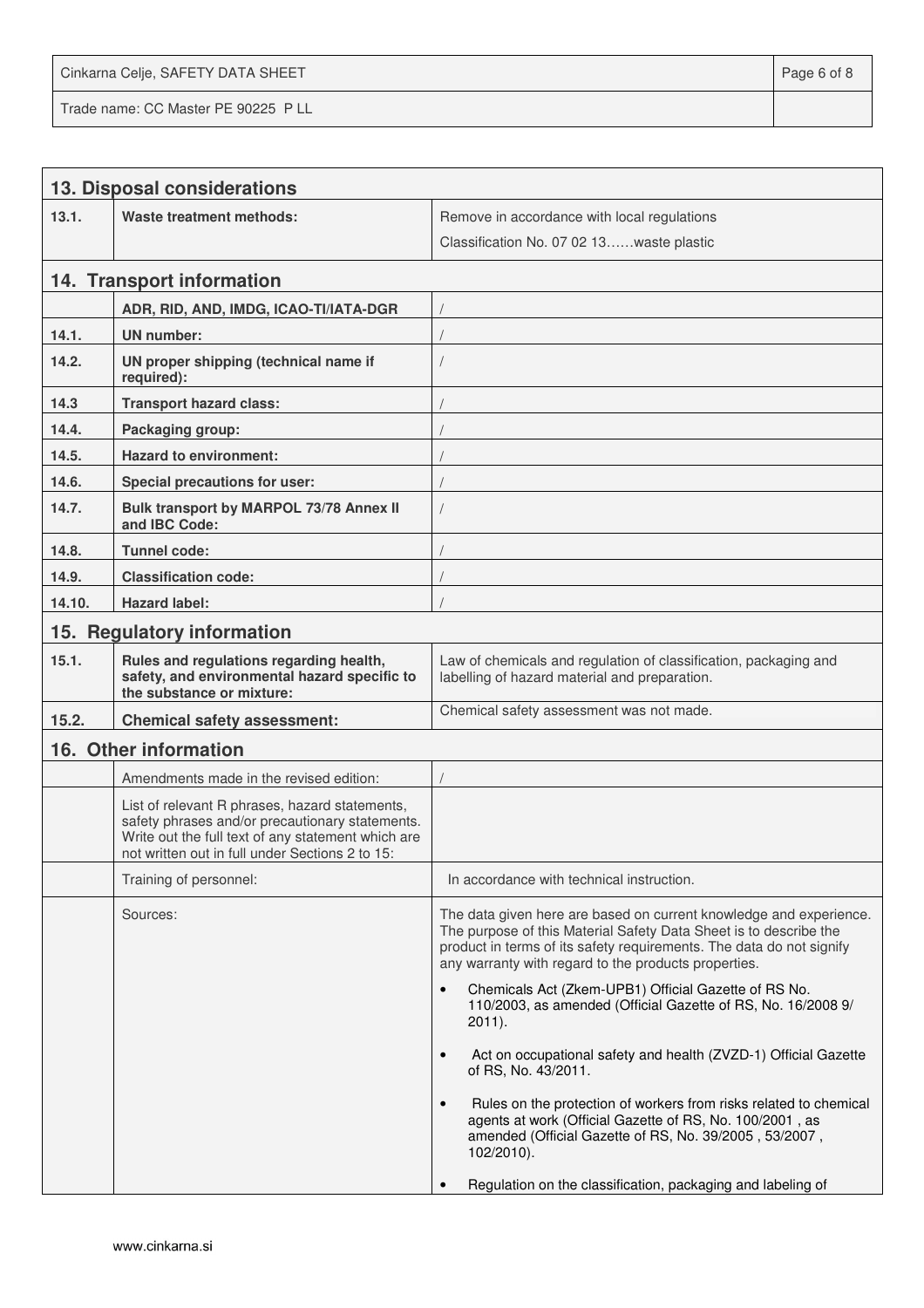Cinkarna Celje, SAFETY DATA SHEET **Page 7 of 8** 

Trade name: CC Master PE 90225 P LL

|                                              |                        | dangerous preparations (Official Gazette of RS No. 67/2005, as<br>amended (Official Gazette of RS, no. 137/2006, 70/2008 and<br>88/2008, 126/2008, 81/2009).                                                                                                                                                                                                                                                                                                                                                                                                                                                                                                                                                                                                                                                                                                                                         |
|----------------------------------------------|------------------------|------------------------------------------------------------------------------------------------------------------------------------------------------------------------------------------------------------------------------------------------------------------------------------------------------------------------------------------------------------------------------------------------------------------------------------------------------------------------------------------------------------------------------------------------------------------------------------------------------------------------------------------------------------------------------------------------------------------------------------------------------------------------------------------------------------------------------------------------------------------------------------------------------|
|                                              |                        | Rules on reporting (Official Gazette of RS, No. 35/2011), as<br>amended (Official Gazette RS, No. 49/2013).                                                                                                                                                                                                                                                                                                                                                                                                                                                                                                                                                                                                                                                                                                                                                                                          |
|                                              |                        | Regulation on the management of packaging and packaging<br>waste (Official Gazette RS, no. 84/2006).                                                                                                                                                                                                                                                                                                                                                                                                                                                                                                                                                                                                                                                                                                                                                                                                 |
|                                              | $\bullet$<br>34/2008). | Ordinance on Waste Management (Official Gazette of RS, No.                                                                                                                                                                                                                                                                                                                                                                                                                                                                                                                                                                                                                                                                                                                                                                                                                                           |
|                                              | $\bullet$              | Regulation (EC) no. 1907/2006 of the European Parliament and<br>of the Council concerning the Registration, Evaluation,<br>Authorisation and Restriction of Chemicals (REACH),<br>establishing a European Chemicals Agency, amending Directive<br>1999/45/EC and repealing Council Regulation (EEC) No. 793/93<br>and Commission Regulation (EC) no. 1488/94 and Council<br>Directive 76/769/EEC and Commission Directives 91/155/EEC,<br>93/67/EEC, 93/105/EEC and 2000/21/EC, as amended (OJ EU<br>No. 453 /2010, 348/2013).<br>Regulation (EC) no. 1272/2008 of the European Parliament and<br>of the Council on classification, labeling and packaging of<br>substances and mixtures, amending and repealing Directives<br>67/548/EEC, 1999/45 / EC and amending Regulation (EC) no.<br>1907/2006, as amended (Official Gazette of RS, No. 790/2009<br>286/2011, 618/2012, 0487/2013, 758/2013). |
|                                              | $\bullet$              | Publication of titles and references of harmonised standards<br>under Union harmonisation legislation (2013/C 186/01).                                                                                                                                                                                                                                                                                                                                                                                                                                                                                                                                                                                                                                                                                                                                                                               |
|                                              |                        |                                                                                                                                                                                                                                                                                                                                                                                                                                                                                                                                                                                                                                                                                                                                                                                                                                                                                                      |
| A key or legend to abbreviation and acronyms | ADI-                   | Acceptable Daily Intake                                                                                                                                                                                                                                                                                                                                                                                                                                                                                                                                                                                                                                                                                                                                                                                                                                                                              |
| used in the safety data sheet:               | ADN -                  | European Agreement concerning the International                                                                                                                                                                                                                                                                                                                                                                                                                                                                                                                                                                                                                                                                                                                                                                                                                                                      |
|                                              |                        | Carriage of Dangerous Goods by Inland Waterways                                                                                                                                                                                                                                                                                                                                                                                                                                                                                                                                                                                                                                                                                                                                                                                                                                                      |
|                                              | $CLP -$                | Regulation (EC) No 1272/2008 on classification,                                                                                                                                                                                                                                                                                                                                                                                                                                                                                                                                                                                                                                                                                                                                                                                                                                                      |
|                                              |                        | packaging and labelling of substances and mixtures                                                                                                                                                                                                                                                                                                                                                                                                                                                                                                                                                                                                                                                                                                                                                                                                                                                   |
|                                              | PNEC -                 | <b>Predicted No Effect Concentration</b>                                                                                                                                                                                                                                                                                                                                                                                                                                                                                                                                                                                                                                                                                                                                                                                                                                                             |
|                                              | DNEL -                 | Derived No Effect Level                                                                                                                                                                                                                                                                                                                                                                                                                                                                                                                                                                                                                                                                                                                                                                                                                                                                              |
|                                              | STOT-                  | Specific target organ toxicity                                                                                                                                                                                                                                                                                                                                                                                                                                                                                                                                                                                                                                                                                                                                                                                                                                                                       |
|                                              | ADR -                  | European Agreement concerning the International                                                                                                                                                                                                                                                                                                                                                                                                                                                                                                                                                                                                                                                                                                                                                                                                                                                      |
|                                              |                        | Carriage of Dangerous Goods by Road                                                                                                                                                                                                                                                                                                                                                                                                                                                                                                                                                                                                                                                                                                                                                                                                                                                                  |
|                                              | CAS -                  | <b>Chemical Abstract Services</b>                                                                                                                                                                                                                                                                                                                                                                                                                                                                                                                                                                                                                                                                                                                                                                                                                                                                    |
|                                              | EINECS -               | European Inventory of Existing Commercial Chemical                                                                                                                                                                                                                                                                                                                                                                                                                                                                                                                                                                                                                                                                                                                                                                                                                                                   |
|                                              | GHS-                   | Substances<br>Globally Harmonised System of Classification and<br>Labelling of Chemicals                                                                                                                                                                                                                                                                                                                                                                                                                                                                                                                                                                                                                                                                                                                                                                                                             |
|                                              | REACH -                | Registration, Evaluation, Authorisation and Restriction of                                                                                                                                                                                                                                                                                                                                                                                                                                                                                                                                                                                                                                                                                                                                                                                                                                           |
|                                              |                        | Chemicals                                                                                                                                                                                                                                                                                                                                                                                                                                                                                                                                                                                                                                                                                                                                                                                                                                                                                            |
|                                              | ICAO-TI -              | International Civil Aviation Organisation - Technical                                                                                                                                                                                                                                                                                                                                                                                                                                                                                                                                                                                                                                                                                                                                                                                                                                                |
|                                              |                        | Instructions                                                                                                                                                                                                                                                                                                                                                                                                                                                                                                                                                                                                                                                                                                                                                                                                                                                                                         |
|                                              | IMDG -                 | Code International Maritime Dangerous Goods Code                                                                                                                                                                                                                                                                                                                                                                                                                                                                                                                                                                                                                                                                                                                                                                                                                                                     |